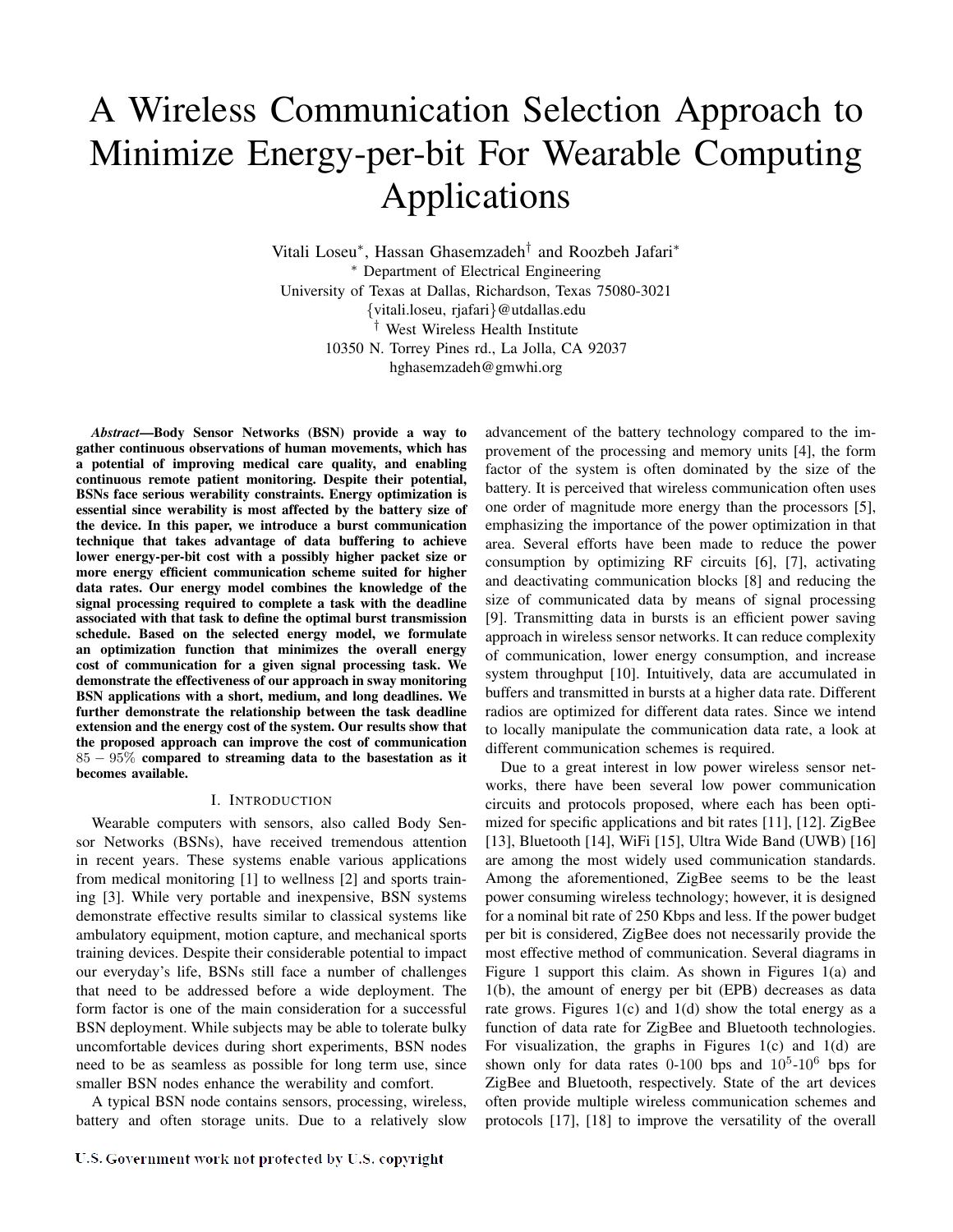system. The idea of the burst communication can be combined with utilization of the multiple radios at the node side to further improve the energy efficiency.

From the application perspective, body worn and implantable sensors may be required to process the sensor data within a predetermined deadline. The deadline can range from a few milliseconds, in case of a cardiac arrest, to hours, and possibly days for applications that require reporting non-urgent events to the caregivers. For example, medical staff may be interested in monitoring the number of sit to stands throughout the day, and the final report is to be collected at the end of the day or even the week. We propose to exploit this property to further reduce the power consumption of the wireless communication block for body-worn and implantable sensors. Instead of transmitting outgoing data streams immediately upon availability, we propose to store them locally and choose the most power optimized radio that does not violate the timing constraints of the application. The local storage can be realized by means of buffers. In particular, we illustrate a methodology for communication power optimization that minimizes energy per bit.

## II. RELATED WORKS

BSNs generally do not require a data flow to warrant usage of a high throughput protocol. In order to justify effective usage of a high data throughput protocol, data has be accumulated at individual nodes, which means that the problem of finding the most power optimized set of radios for a specific application can be mapped into finding the best set of delays at individual nodes. This problem also can be interpreted as a problem of the optimized communication scheduling. While the problem of scheduling in a distributed hard realtime systems is known to be NP-hard [21], the problem we are considering introduces an additional level of complexity with the data flow dependencies. In the literature, there are two types of approaches to such a problem. First, an off-line scheduling solution can be considered [22]. Such protocols assume either full or almost full knowledge of the system execution, which allows to create an optimized schedule based on the available prediction. Since the problem is NP-hard, even off-line scheduling algorithms are based on heuristic solutions. The second type of approach, on-line scheduling techniques, are known to perform very poorly for the distributed hard real-time systems. In this paper we consider signal processing flow that is well defined. As a result, we can fully predict system behavior and, therefore, utilize and off-line scheduling approach.

We consider a scheduling problem applied to signal processing with data dependencies. There is a variety of heuristics that can solve this problem with a different degrees of precision and a different cost. In the field of dynamic scheduling of work flow application on the grid, well defined cycle estimation and task migration techniques can be used to come up with good scheduling heuristics for a Directed Acyclic Graph (DAG). Effective scheduling in VLIW machines can be achieved with the help of intelligent software pipelining that takes advantage of the software dependencies [23]. A similar idea is applied in effective instruction scheduling for pipelining [24], where a DAG based heuristics are used to reduce the number of pipeline interlocks. The uniqueness of the problem, we are considering, lies in the fact that it needs to schedule data delays; scheduling a delay does not only affect the specific processing block, but also every processing block after it. An effective scheduling technique that accounts for this delay prorogation would allow for efficient burst communication.

The idea of data aggregation for energy savings has been used extensively in different contexts. When sensor nodes are forwarding data to a central node or a set of nodes, packets of multiple flows can be combined to create larger joint packets [25], [26]. This idea is known as data centric routing [27], and has proven very useful in the setups similar to BSNs that use a star topology for communication. A similar idea can be applied for query processing. Instead of aggregating the data from the sensor nodes, it is possible to aggregate requests for such data, which would force those queries to be processed in large chunk [28]. Our approach differs from all of the above because we aim to delay particular data flows, instead of combining multiple data flows to achieve energy savings. This idea has been explored in the past; however, authors of [29] did not consider application deadlines. We consider that a given network flow supports specific applications with deadlines.

## III. PRELIMINARIES

Before defining the problem formulation, we first introduce some preliminary concepts including the application considered in this paper, signal processing and the energy models relevant to the formulation.

## *A. Energy Cost Model*

During the execution, nodes in a BSN spend energy on collecting data from the sensors, storing the incoming data, and forwarding it to the base station. The energy cost of the sensor operation depends on the particular hardware, and the demands of the application. We assume that for our applications the cost of processing is constant. There is a variety of memory types that offer different read/write costs for different capacities. However, our energy model does not consider the energy cost of memory operation due to the memories like FeRAM providing non-volatile read and write costs orders of magnitude below the cost of communication [32]. Additionally, there is a variety of low power communication protocols that are designed to provide different system throughput at different energy-per-bit cost. We next consider a set of wireless modules and trade-offs they can offer in a BSN application.

*1) Communication Energy Cost:* In this work, we consider four types of wireless protocols, namely ZigBee [13], Bluetooth [14], WiFi [15], and Ultra Wide Band (UWB) [16]. The considered radio protocols operate on 10 - 100 meter radius, which makes them perfectly suitable for BSN applications [30]. While these protocols have some additional differences, such as basic cell organization, encryption and authentication capability, and coexisting mechanism, in this paper we focus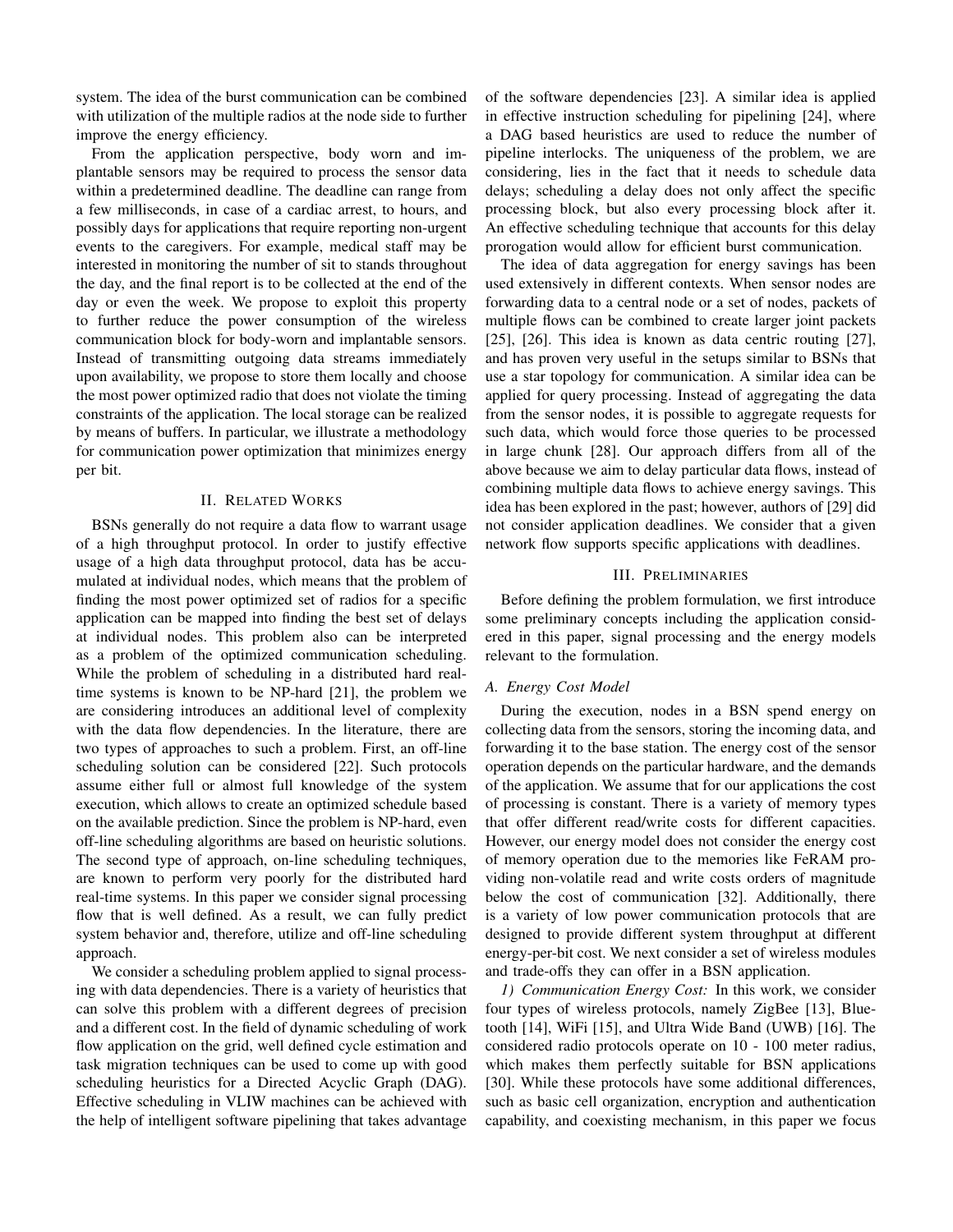

Fig. 1. Energy per bit (EPB) and total energy cost versus data rate for ZigBee and Bluetooth (based on energy models in [19] and [20])

TABLE I TYPICAL PARAMETERS FOR WIRELESS PROTOCOLS (BASED ON FINDINGS IN [30], [31])

|                          | Bluetooth | ZigBee | <b>UWB</b> | WiFi       |
|--------------------------|-----------|--------|------------|------------|
| Max. Packet Size (bytes) | 339       | 102    | 2044       | 1600(2312) |
| Max. Data Rate (Mbps)    | .72       | .25    | 110        | 54         |
| Energy per $1Kb$ (mJ)    | 0.034     | 0.296  | 0.007      | 0.013      |

TABLE II LOW POWER OPERATION CHARACTERISTICS [30], [31]

|                   | Bluetooth | ZigBee | <b>UWB</b>   | WiFi  |
|-------------------|-----------|--------|--------------|-------|
| <b>TX</b> Current | 57mA      | 24.7mA | $\sim$ 230mA | 219mA |
| <b>RX</b> Current | 47mA      | 27mA   | $\sim$ 230mA | 215mA |
| Sleep Current     | $15\mu$ A | 400nA  | .5mA         | 10mA  |
| $V_{dd}$          | 3.3V      | 3V     | 3.3V         | 3.3V  |

on the differences in the bit rate and energy cost of the communication. Currently, ZigBee and Bluetooth are the most popular BSN wireless protocols. This is mostly due to the application demand to forward data as soon as it becomes available. This approach is best realized with the protocols that use lower data transmission rates. In order to operate at a higher rate, nodes need to accumulate data before the transmission. Table I shows that typically both WiFi and UWB have packet sizes almost one order of magnitude larger than ZigBee and Bluetooth. At the same time, if a sufficiently large packet can be accumulated, it is clear from Table I that using WiFi or UWB can constitute significant energy savings.

TABLE III POWER-UP CHARACTERISTICS [33], [20], [34], [35]

|                        | Bluetooth  | ZigBee           | <b>UWB</b> | WiFi        |
|------------------------|------------|------------------|------------|-------------|
| <b>Startup Current</b> | 5.5mA      | $0.4\mu\text{A}$ | 5.3mA      | $37.9\mu$ A |
| Startup $V_{dd}$       | 2V         | 1.8V             | 1.5V       | 3.3V        |
| <b>Startup Time</b>    | $120\mu s$ | $970\mu s$       | $3.5$ ns   | 2s          |

When considering a system that is equipped with multiple radios for communication, it is important to discuss the behavior of each radio when it is not being used and a possible energy cost associated with it. When a radio is not used, there are two possible strategies to reduce energy consumption. First, the radio can enter a low power mode, which greatly decreases the operation current of the device and therefor

the energy expenditure. Table II includes reference values for low power operation of the radios considered in this paper. While the low power mode energy is significantly lower than the operational energy expenditure, it may not be a good solution in a system with infrequent use of the radio. Table III displays the cost of the radio manipulation. This table clearly demonstrate that over time while low power operation seems to be more effective, the energy cost of the low power mode exceeds the cost of turning the radio off. While turning the radio off is relatively costly, it is approximately equal to idle mode operation for 25ms. It suggests that with a short time between transmissions it is beneficial to maintain low power mode, while for the longer time between transmissions turning the radio off is the better choice.

#### *B. Pilot Applications*

BSNs can be employed in a variety of monitoring tasks. These tasks have different resource demands, priorities, and deadlines. In this paper we consider a few variations of the sway analyses application. We first consider the fall detection application. In this application inertial sensors can be used to detect the amount of postural sway to predict likelihood of falls [36]. When a fall becomes likely, the postural sway of the upper body needs to be quantified. Furthermore, this information has to be relayed to the subject as soon as possible, which makes it an application with a very high priority and short deadline. In case of fall prevention, the application may need to produce a result in the matter of 20ms. While in the case of the fall detection, a deadline of a  $2-3s$  is acceptable. In both cases, the system needs to communicate the raw data of the incident. Second, we consider an application that can improve the quality of the fall detection. It has been suggested that the amount of sway to cause a fall is not static and varies depending on the level of activity in a person's lifestyle [37]. This suggests that, that to avoid errors in the fall prediction application, the system needs to constantly monitor the amount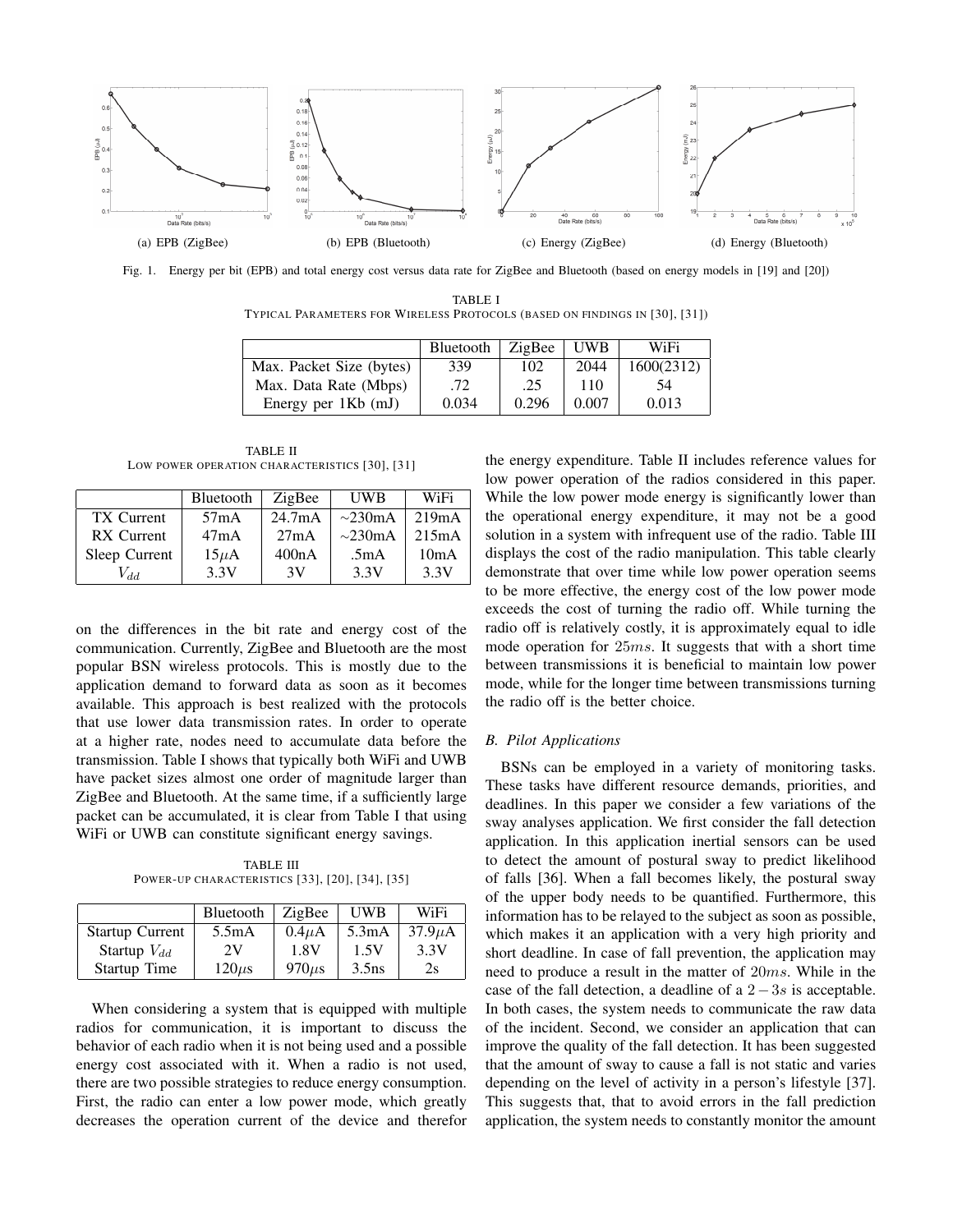of activity in patient's life. As a result, this application may also have a deadline of  $30min$  to  $1hour$ . This application does not require the sensor nodes to forward all of the observed raw data to the base station. Instead, the basestation can maintain an average data set that represents the amount of activity over time. This application can be employed in a long term patient monitoring. It can identify time intervals where subject's sensor reading significantly differ from the long time averages, and notify medical staff of the abnormalities.

#### IV. PROBLEM STATEMENT

BSN applications can be defined with a DAG that describes the collaborative signal processing of the nodes in the network, and a deadline that defines the time to complete the processing associated with the application. The simplest communication method assumes data to be processed and output forwarded to other nodes as soon as they are received. Energy efficiency of this approach can be improved by utilizing more effective radios for communication. Figure 1 shows that higher data rate protocols have a lower energy-per-bit cost. To achieve energy efficiency data can be communicated and sent out in bursts at different nodes. To accumulate enough data for the burst communication, delays can be introduced at all of the nodes in the communication model. Therefore, the problem of optimizing communication energy for a given application becomes equivalent to identifying the best set of delays and the respective set of communication protocols at individual nodes in the DAG without violating the timing constraints of the application.

## *A. Problem Motivation*

Each application  $A$  in the system is defined with a dependency graph  $G = (V, E)$ , a set of sensor nodes V, a set of communication dependencies  $E = \{r_{ij}\}\$  between the nodes in  $V$ , a set of source nodes  $V_{source}$ , a set of destination nodes  $V_{dest}$ , a set of deadlines  $T_d$  associated with the destination nodes  $V_{dest}$ . To simplify the notation, we introduce a single source node  $V_S$  with an infinite capacity links to nodes in  $V_{source}$ , and a single destination node  $V_D$  with outgoing links from the nodes  $V_{dest}$  terminating at it. Define max $(T_d)$  to be the maximum amount of time that data can be delayed between  $V<sub>S</sub>$  to  $V<sub>D</sub>$ . To account for the delays at individual nodes, we define  $d_i$  to be the cumulative delay at  $V_i$ , meaning that any data byte can be transmitted by  $V_i$  no sooner than  $d_i$  seconds after leaving  $V<sub>S</sub>$ . To accommodate all of the data accumulated at  $V_i$  we define a buffer  $b_i$  at each node  $V_i$ . The size of  $b_i$  can be calculated as

$$
b_i = \sum_j d_i \times r_{ij}, \forall r_{ij} \in E \tag{1}
$$

 $r_{ij}$  is defined as the link capacity, governed by the application,  $d_i$  is defined as the lower bound of the delay because it is possible that at time  $d_i$  the data may not yet be available at  $V_i$ . If data arrives at  $V_i$  later than  $d_i$  seconds after leaving  $V<sub>S</sub>$ , it is transmitted by  $V<sub>i</sub>$  immediately. However, regardless of whether the data is slowly accumulated at  $V_i$  or is received in one transmission,  $b_i$  represents the new outgoing link from  $V_i$ . The cost of transmitting the buffer data is defined as

$$
e_i = f(b_i) \tag{2}
$$

where  $f(x)$  is the cost of sending x units of data. The detailed definition of  $f(x)$  will be provided in Section IV-C.

In order to satisfy the timing requirements, the system needs to ensure that the cumulative delay at  $V_D$  does not exceed the deadline associated with the packets to be delivered. In our optimization delays are assigned independent of each other. This means that the individually computed delay at  $V_D$  can be defined by either  $d_D$  or by any other  $d_i$  that precedes  $d_D$ on the data path from  $V_S$  and exceeds it. It is true, since the communication takes place when the buffer, defined with the help of the value of the delay, is full. If  $V_i$  has a smaller delay, and therefore smaller buffer than  $V_i$ , its buffers will be flooded upon receiving a communication from  $V_i$ , which will cause immediate data transmission from  $V_i$ . In this example, the delay of  $V_i$  does not contribute to the overall delay of the data in the system. Therefore, the deadline constraint can be defined as

$$
max(d_i) \le T_d, \forall V_i \in V \tag{3}
$$

The overall objective of the optimization is to find the best set of delays that allow minimization of the energy expenditure of an application A via utilizing more efficient communication protocols at the nodes in the network without violating the timing constraints.

minimize 
$$
\sum e_i
$$
 (4)  
subject to: max $(d_i) \le T_d$ ,  $\forall V_i \in V$ 

## *B. Problem Complexity*

Our formulation is similar to a knapsack problem, since it attempts to pack delays at different nodes into a deadline of the application. However, there is a major difference between the two problems, in the traditional knapsack problem the size and the benefit/cost of items is constant and is independent of each other. That is not the case in our problem, since the delay that propagates through the path from  $V<sub>S</sub>$  to  $V<sub>D</sub>$  also changes benefit/cost values of the following node's delays. This implies that our system needs to consider an exponential number of choices for the delay values. If the considered problem can be solved easily, a similar solution can be applied to the knapsack problem, which is known to be NP-complete [38]. In this paper we solve the problem using enumeration of the possible solutions using an integer linear programming (ILP) solution in order to demonstrate usefulness of this type of the optimization in BSNs. It is a reasonable approach since the number of solutions to consider depends on the length of the path from the source nodes to the destination nodes, which in BSN applications is typically is 2 or 3 with less than 10 nodes in the system.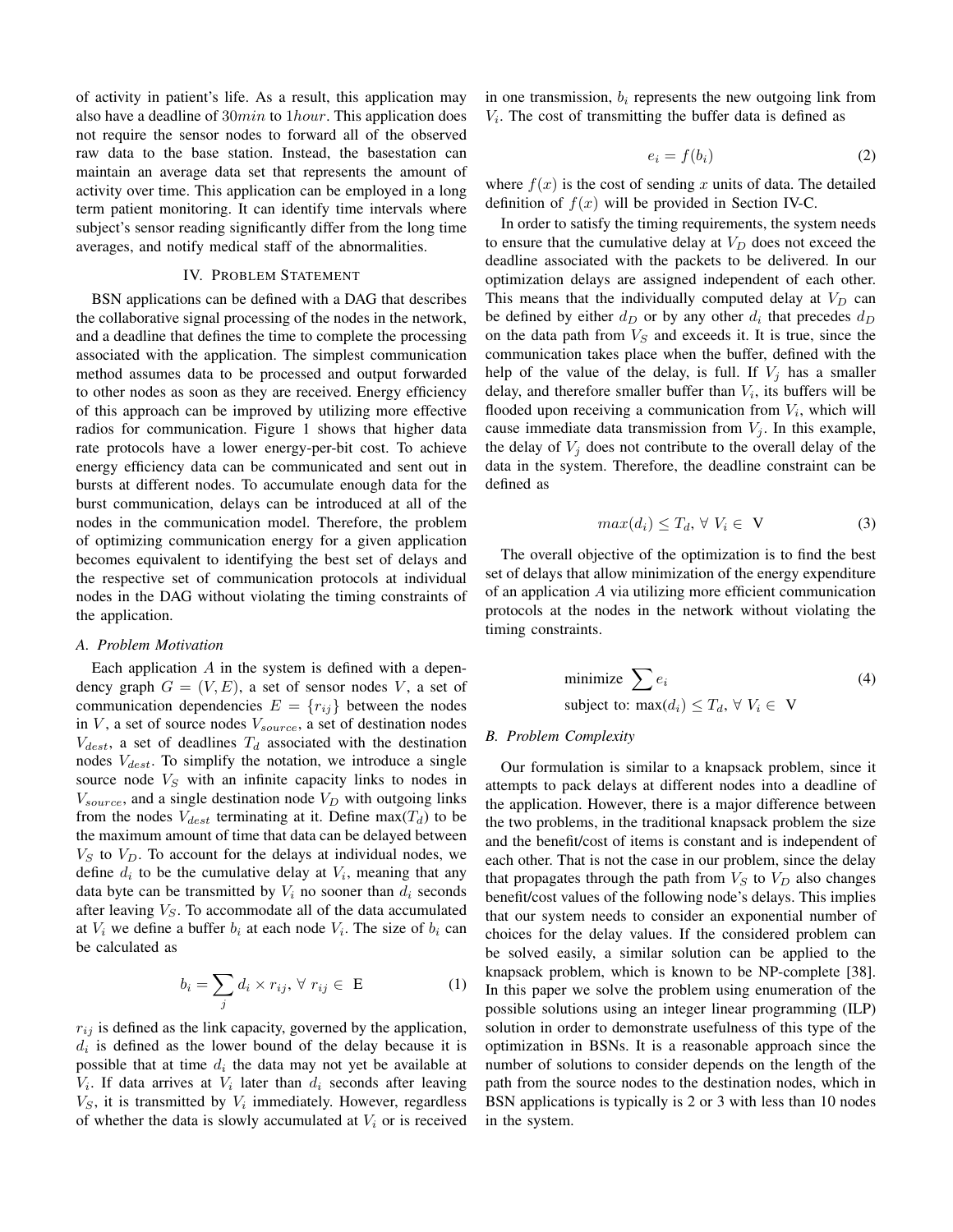#### *C. Problem Formulation*

We first define the energy cost of sending data using each one of the four wireless protocols, assuming that each protocol sends data using the maximum packet size. We use the packet size of 1600 for WiFi in order to make it competitive with UWB.  $cost_i$  corresponds to the energy-per-bit values defined in Table I for each of the four protocols. The energy cost of sending x units of data at  $V_i$  can then be defined as

$$
e_i(x) = \cos t_j \times x \times c_{ij} \tag{5}
$$

where  $c_{ij}$  takes a value of either zero or one, and selects whether the specific protocol is used for communication. The overall linear objective function can be defined as

$$
minimize \sum_{i} \left( cost_j \times \sum_{k} r'_{ik} \times c_{ij} \right), \forall r_{ik} \in E \quad (6)
$$

where  $r'_{ik}$  corresponds to the modified data flow after data has been delayed at  $V_i$  in terms of bits per second.

First, we consider a situation where nodes accumulate enough data to send one maximum size packet using each radio. As a result the delay  $d_i$  at each node  $V_i$  can be defined as

$$
d_i = \frac{p_j}{\sum_k r_{ki}} \times c_{ij}, \forall r_{ki} \in E
$$
 (7)

where  $p_j$  is the maximum packet size value defines for each protocol in Table I.

Based on the discussion in Section IV-A, the system needs to identify the largest delay in the system and guarantee that it does not exceed the deadline. This can be done with introduction of the following constraint

$$
\max d_i \le T_d, \,\forall i \in V \tag{8}
$$

but since this construct can be expressed in this form in our ILP formulation, we replace it with (9) since they are logically identical.

$$
d_i \le T_d, \,\forall i \in V \tag{9}
$$

This definition of  $d_i$  generates a solution, where each node accumulates data until the size of the suitable packet for each radio, as shown in Table 1, is reached. We can chose to send the packet immediately and wait until the next packet is generated. During the waiting time, the node can be switched into the low power mode. The other alternative is to accumulate data for more than one such packet, send multiple packets in bulk, and turn the radio off until the next set of packets becomes available. Hence, we introduce a coefficient  $l$  in our formulation, that defines the number of packets to be accumulated, to group multiple packets into  $P_{jl}$ .

$$
P_{jl} = l \times p_j \tag{10}
$$

Taking  $(6)$ ,  $(7)$ ,  $(8)$ , and  $(10)$  into account, the overall solution can be defined as

$$
\min \sum_{i} \left( \text{cost}_{i} \times \sum_{k} r_{ij} \times c_{ij} \right), \forall r_{ik} \in E, \forall l \qquad (11)
$$
\n
$$
\text{subject to: } c_{ij} \in \{0, 1\}
$$
\n
$$
\sum_{j=0}^{4} c_{ij} = 1, \forall i \in V
$$
\n
$$
\frac{P_{jl}}{\sum_{k} r_{ki}} \times c_{ij} \leq T_d, \forall r_{ki} \in E
$$

#### *D. Optimality Discussion*

In reality, there is a number of delay set solutions that are not practical. This observation comes from the fact that delaying data at node  $V_i$  causes that node's output to be modified, while the following nodes estimate their delays based on the original output of  $V_i$ . The new output  $r'_{ij}$  can be defined in terms of the original output, and the delay applied of the node.

$$
r'_{ij} = r_{ij} + d_i \times r_{ij} \tag{12}
$$

Once the optimization decides to introduce a delay  $d_i$  to  $V_i$ , its output is modified to  $r'_{ij}$  every  $d_i$  seconds. However,  $V_j$  still estimates to receive  $r_{ij}$  every second and calculates  $d_j$  based on this estimation. Due to the propagation error not all of the data may be available at  $V_j$  at time  $d_j$ . This idea is better described in the example of Figure 2. Figure 2 shows how for every 10 points of input  $V_2$  produces 5 units of output. Figure 2.a shows a sample signal processing flow with no data delays. This strategy is inefficient and we may chose to delay packets to achieve a better energy per bit characteristic. This idea is further demonstrated in Figure 2.b and Figure 2.c. Figure 2.b has an example where  $V_1$  expects to produce 20 units of data every 2 seconds, and  $V_2$  expects to produce 20 units of data every 4 seconds. From Figure 4 it is clear that no problem arises since  $d_2$  is a multiple of  $d_1$ , and  $V_2$  has enough input to generate its output at multiple of  $d_2$ . This is not the case in the example of Figure 2.c. In the figure,  $V_1$  produces 30 units of data every 3s, while  $V_2$  expects to produce 20 units of data based on the 40 units of input every 4s. From Figure 5 it is clear that at time 4,  $V_2$  has only 30 units of input. Which is not enough to produce an output at  $V_2$ . At time 6, when another set of inputs arrives from  $V_1$ ,  $V_2$  has enough data to produce the first set of outputs. The figure also shows that incorrectness of the estimation is local, and at time  $12 V_2$  produces 3 outputs as expected. In the next section we discuss the estimation of the delay inaccuracy in the worst case scenario.

#### *E. Error of Delay Estimation*

First, we identify the worst case error that can be introduced into the system between two nodes. An example, where the error is equal to the maximum of the two delays is trivial. Consider  $V_1$  with a delay of k, and  $V_2$  with a delay of 1.  $V_2$  does not receive any input until time  $k$  and immediately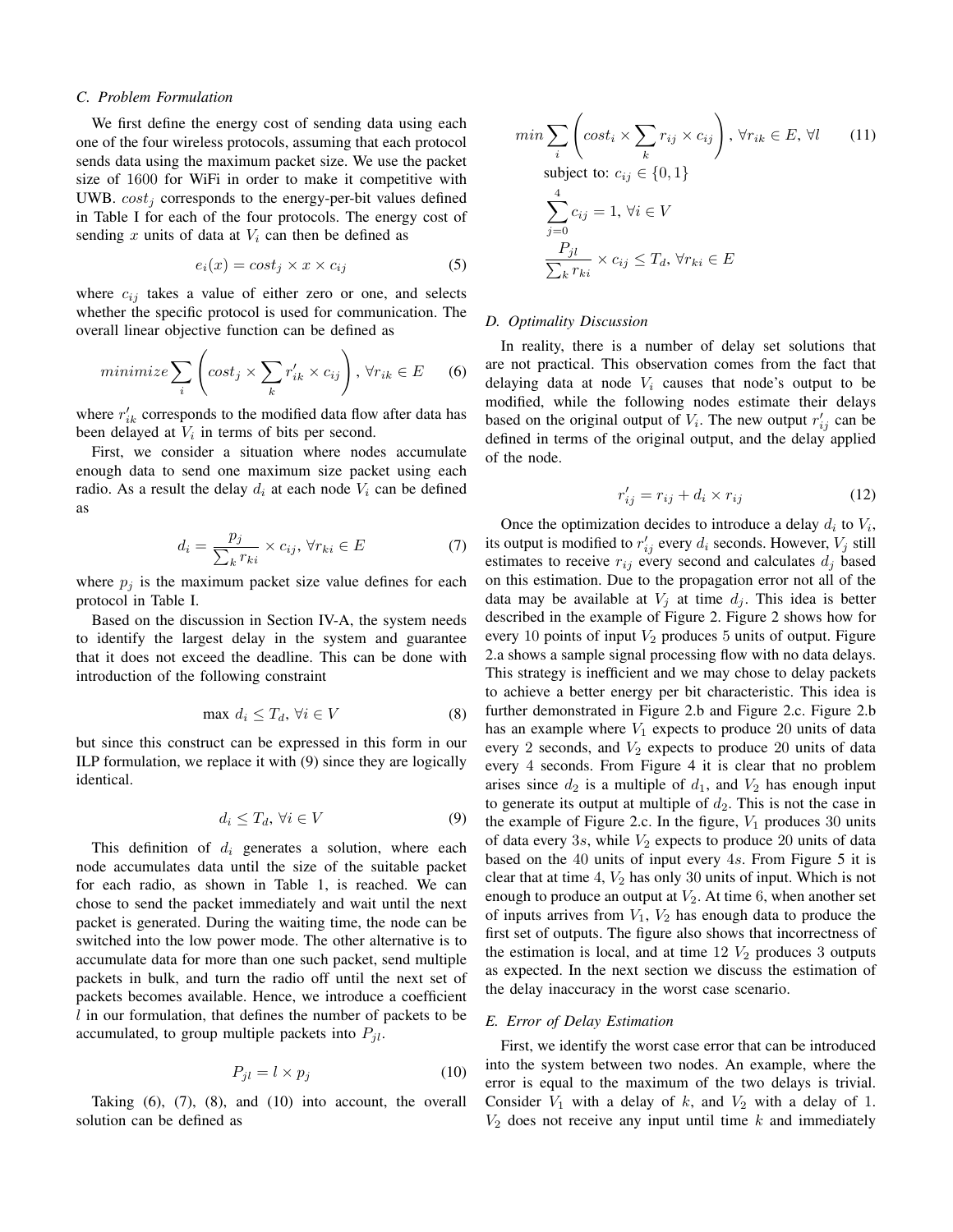

Fig. 2. Examples of Error Propagation



Fig. 3. Data flow in Figure 2.a

produces k outputs, which means that each output is on average delayed by  $k$  time units, which is the largest of the two delays. A stronger argument can be made

*Lemma 1:* In a graph with two nodes, the error of the delay estimation can not exceed the largest of the two delays.

*Proof:* Consider a graph with nodes  $V_1$  and  $V_2$ , and delays  $d_1$  and  $d_2$  assigned to the respective nodes. Assume that the expected inaccuracy of the delay exceeds the  $max(d_1, d_2)$ . If the average value exceeds the  $max(d_1, d_2)$ , it means that during the algorithm execution data is delayed at one of the nodes for longer than the  $max(d_1, d_2)$ , which is impossible. Therefore, by contradiction, in a graph with two nodes, the inaccuracy of the delay estimation can not exceed the largest of the two delays.

Next, we consider a case with more than two nodes.

*Theorem 1:* In a graph with a sequence of  $k + 1$  nodes, the error of the delay estimation can not exceed  $k$  times the largest of the  $k + 1$  delays or  $k \times max(1..k + 1)$ .

*Proof:* For the base case consider (1). Assume that for k nodes, the inaccuracy of the delay is  $(k - 1) \times max(1..k)$ . Without a loss in generality, assume that if one more node is added to the sequence, the new node has the highest delay. Based on (1) the delay between  $k^{th}$  and  $(k+1)^{th}$  item can not exceed  $1 \times max(k, k + 1)$ . Clearly,  $max(1..k + 1)$  =  $max(max(1..k), max(k, k + 1))$ , which means that the total inaccuracy is defined as  $(k - 1) \times max(1..k + 1)+1 \times$  $max(k, k + 1) = k \times max(1..k + 1).$ 

The worst case of the error in delay estimation that can be accumulated by our ILP solution might seem a major concern, however, it does not carry significant affect on the BSN applications we considered. First, BSN application normally do not involve many nodes, which limits the amount of error of the system. Movement monitoring and classification can be



Fig. 5. Data flow in Figure 2.c

achieved with 1 to 4 nodes without a significant sacrifice of the classification quality.

#### V. EXPERIMENTAL RESULT

To demonstrate the effectiveness of our approach, we apply simulations of our optimization to the DAGs corresponding to the applications defined in Section III-B. For this experiment, we assume hardware that can simultaneously support Zigbee, Bluetooth, WiFi, and UWB radios and switch between them. We also consider a system that uses only one of the four radios at a time, while turning off the others. While a node is accumulating data, all the radios are turned off. We assume the hardware to be equipped with a low power wake-up circuitry that allows radios to know when they need to power up[39]. To avoid discrimination radios based purely on the startup cost, we consider a scenario that does not include the startup cost. We add this scenario because we feel that improvements in the wireless technology can significantly decrease that cost, especially in the case of the WiFi networking, which has at least 3 orders of magnitude inferior startup cost compared to other radios. We begin with a requirement to accumulate one packet of the largest size specified for the radio. We then increase the number of packets that needs to be accumulated before each radio can be used. Finally, we consider how changes to the deadline of an application can affect the radio selection.

First, we consider the fall prevention and detection application. For this application, two nodes are placed on the body. One node is places on upper body, while the second node is placed on the waist. The application tries to detect or even predict falls based on the amount of upper body sway exhibited by the subject. Details of the signal processing for this application is depicted in Figure 6. The values assigned to the edges of the figure correspond to the bytes-per-second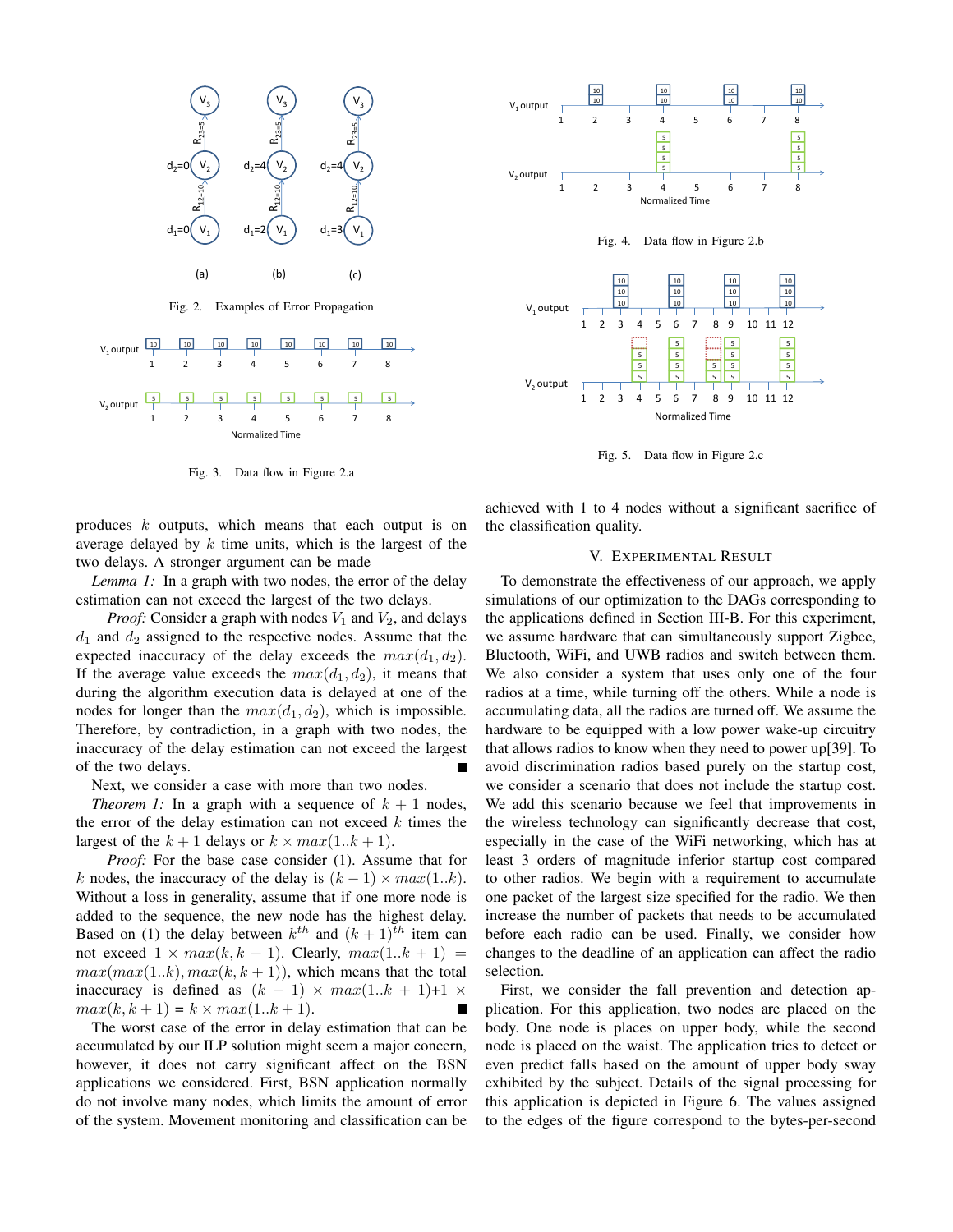TABLE IV FALL DETECTION APPLICATION OPTIMIZATION WITHOUT RADIO DEACTIVATION COST

| $T_d$   | $N_1$ |          | $\scriptstyle N_2$ |          | $\scriptstyle N_3$ |          | Cost      |  |
|---------|-------|----------|--------------------|----------|--------------------|----------|-----------|--|
| (s)     | Radio | $d_1(s)$ | Radio              | $d_2(s)$ | Radio              | $d_3(s)$ | $(\mu J)$ |  |
| $\cdot$ | Z     | 0        | Z                  |          | Z                  | $\Omega$ | 96.8      |  |
| 3       | Ζ     | 0        | В                  | 3        | B                  | 3        | 23.9      |  |
|         | B     |          | В                  | 3        | В                  | 3        | 11.1      |  |
| 12      | B     |          | W                  | 12       | W                  | 12       | 5.28      |  |
| 15      | B     |          | U                  | 15       | U                  | 15       | 3.61      |  |
| 32      | W     | 32       | U                  | 15       | U                  | 15       | 2.58      |  |
| 41      | U     | 41       | H                  | 15       | Ħ                  | 15       | 2.29      |  |

TABLE V FALL DETECTION APPLICATION OPTIMIZATION WITH RADIO DEACTIVATION COST

| $T_d$ | $N_{1}$ |          | $N_2$ |          | $N_3$ |          | Cost      |
|-------|---------|----------|-------|----------|-------|----------|-----------|
| (s)   | Radio   | $d_1(s)$ | Radio | $d_2(s)$ | Radio | $d_3(s)$ | $(\mu J)$ |
| .2    | Z       |          | Z     |          | Z     |          | 981       |
| 3     | Ζ       |          | B     |          | В     |          | 150       |
|       | В       |          | В     | 3        | В     |          | 11.1      |
| 15    | В       |          | U     | 15       | U     | 15       | 3.61      |
| 41    |         | 41       |       | 15       |       | 15       | 2.29      |

communication requirement. In this application, both waist and upper body nodes monitor the amount of sway and balance. When one of the nodes detects a fall, it sends data about the abnormal readings to the other node. If the second node confirms the fall classification, it affirms its decision to the original node. Both nodes start forwarding raw data to the base station, to avoid information loss, of the last few seconds before the fall was detected and a few second after the fall to the base station. The results of the optimization without radio deactivation cost are displayed in Table IV and result with the deactivation cost are displayed in Table V, where startup and shot down costs are define in Table III. In the case where the radio deactivation cost is not taken into account, if the deadline for the application completion is strict 20ms, then the system does not have enough time to accumulate large enough packets to use anything other than the ZigBee radio. If the deadline is relaxed to 3s, in case of the fall detection application, the system can improve the power performance a little over 4 times, and almost 40 times if the deadline can be extended to  $32 - 41s$ , in case of the long term average calculation. Practicality of such deadline extension depends on the hardness of the deadline, and the overall amount of data to be sent. Addition of the activation/deactivation cost introduces a few changes, but the main trend remains. ZigBee and Bluetooth have a relatively high activation cost, which makes the benefit of UWB stand out even more. Instead of a 40 times improvement, UWB increases energy savings to almost two orders of magnitude. Finally, WiFi has a very high activation cost, which effectively dominates the overall communication cost and removes WiFi from consideration.

We also consider the error in delay estimation that can be



Fig. 6. Dependency Graph for Fall Detection

caused by lack of multiplicity of the delays. Table VI shows comparison of  $d_i$ , or the calculated value, to the  $d'_i$ , or the value that does not cause delay errors, for the fall prevention and detection application.  $d_i$  is calculated by making it a product of its predecessor's delay, as long as the new delay does not violate the deadline. We also introduce a concept of  $Punctuality$ . This concept assumes that if nodes do not have enough data to communicate they will wait until sufficient data is available. This effectively is transformed into the smallest delay divisible by node's predecessor delays. The node is not penalized for that action, unless the first suitable delay exceeds the deadline of the application. Punctuality is defined as  $(1 - error/deadline) \times 100$ . From the table it is clear that the real error is no more than 20% of the maximum error discussed in Secton IV-E.

TABLE VI FALL DETECTION APPLICATION OPTIMIZATION DELAYS

| $T_d$ | $\scriptstyle N_1$ |        |       | $N_2$  | $N_3$ |        | Punctuality |
|-------|--------------------|--------|-------|--------|-------|--------|-------------|
| (s)   | $d_1$              | $d_1'$ | $d_2$ | $d_2'$ | $d_3$ | $d'_3$ | $(\%)$      |
| .2    | 0                  | 0      | 0     | 0      | 0     |        | 100         |
| 3     | 0                  | 0      | 3     | 3      | 3     | 3      | 100         |
| 7     |                    | 7      | 3     | 3      | 3     | 3      | 100         |
| 12    | 7                  | 7      | 12    | 14     | 12    | 14     | 92          |
| 15    | 7                  | 7      | 15    | 21     | 15    | 21     | 80          |
| 32    | 32                 | 32     | 15    | 15     | 15    | 15     | 100         |
| 41    | 41                 | 41     | 15    | 15     | 15    | 15     | 100         |

## VI. CONCLUSION AND FUTURE WORK

We utilized the fact that higher throughput radios have a lower energy per bit cost, to define an energy optimization technique that accumulates data at local nodes and then transmits them in bulk while not violating the timing constraint of the applications. To materialize this solution, we first identified the type of signal processing that is used in BSN applications. We then looked at communication and memory energy cost associated with these applications. Based on these preliminary results, we defined a problem and suggested an ILP solution to it. Since the actual problem is NP hard, we provided the worst case bound on error for BSN applications. To verify the validity of the approach, we applied it to three representative